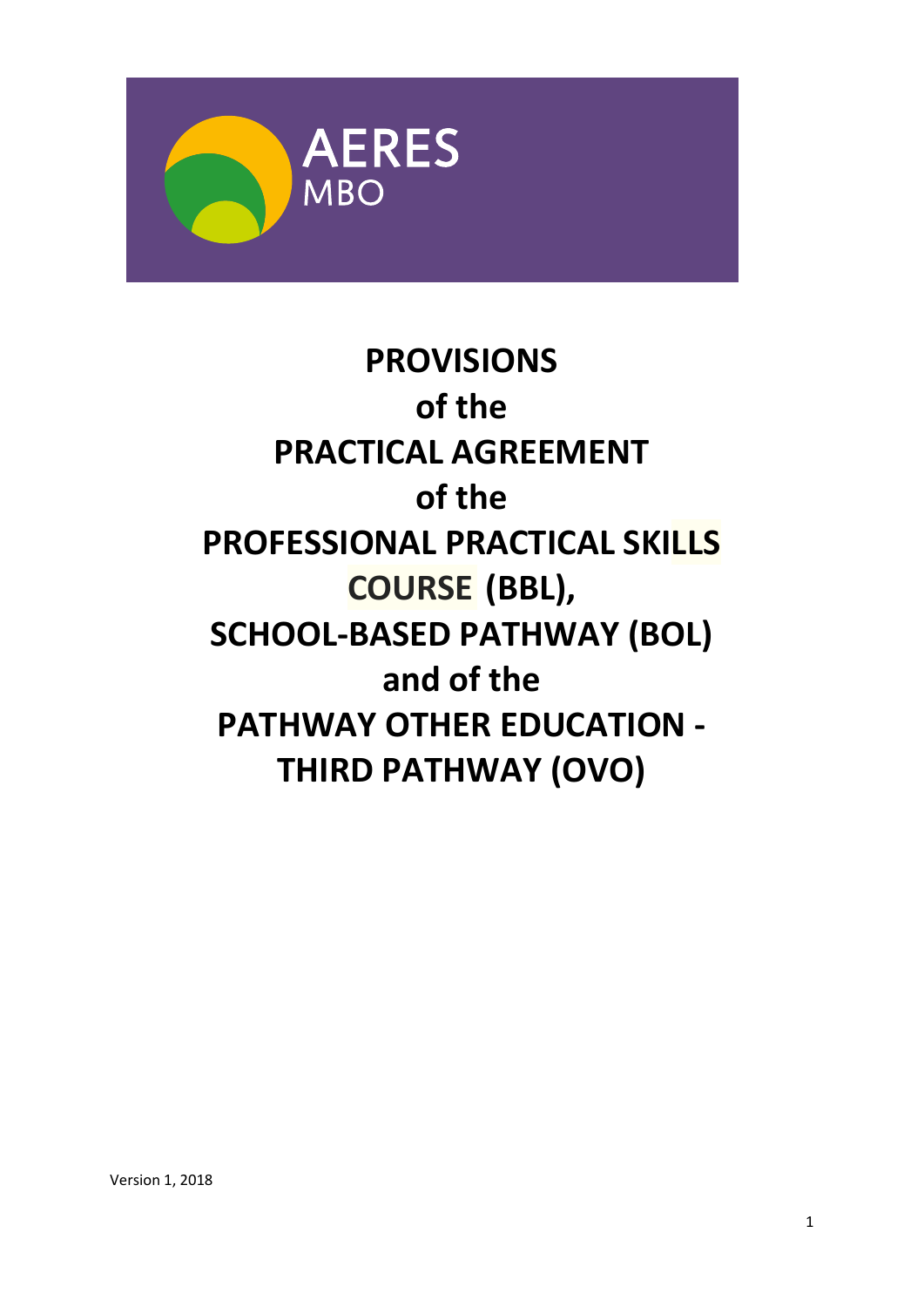## **Contents**

[PROVISIONS of the PRACTICAL AGREEMENT of the PROFESSIONAL PRACTICE SKILLS COURSE, SCHOOL-](#page-2-0)[BASED PATHWAY and of THE PATHWAY OTHER EDUCATION](#page-2-0) – THIRD PATHWAY 3<br>APPENDIX to the practical agreement [APPENDIX to the practical agreement](#page-7-0) LIST OF TERMS

#### **Addendum**

| Addendum 1 |                                                  |    |
|------------|--------------------------------------------------|----|
| Article 1  | Preconditions                                    | 3  |
| Article 2  | Nature of the agreement                          | 3  |
| Article 3  | Interim amendments                               | 3  |
| Article 4  | Content and construction                         | 4  |
| Article 5  | (Commitment) obligation of the training company  | 4  |
| Article 6  | (Commitment) obligation of the institution       | 5  |
| Article 7  | (Commitment) obligation of the participant       | 5  |
| Article 8  | Further agreements with the participant          | 5  |
| Article 9  | Code of conduct, safety and liability            | 5  |
| Article 10 | Problems and conflicts during the BPV            | 6  |
| Article 11 | Data exchange and privacy                        | 6  |
| Article 12 | Duration and termination of the agreement        | 6  |
| Article 13 | Replacement location                             | 7  |
| Article 14 | Final provision                                  | 7  |
| Article 13 | Costs of the course                              | 8  |
| Article 15 | Absence of participant due to illness            | 9  |
| Article 16 | Absence of participant other than due to illness | 9  |
| Article 17 | Monitoring in the case of (long-term) absence    | 9  |
| Article 33 | End of agreement                                 | 9  |
| Article 41 | Final provision                                  | 10 |
|            | $\sim$ $\sim$<br>.                               |    |

[Addendum 1 Extra information regarding reimbursement of costs for training companies \(only applies to](#page-10-0)  [BBL courses\)](#page-10-0) 11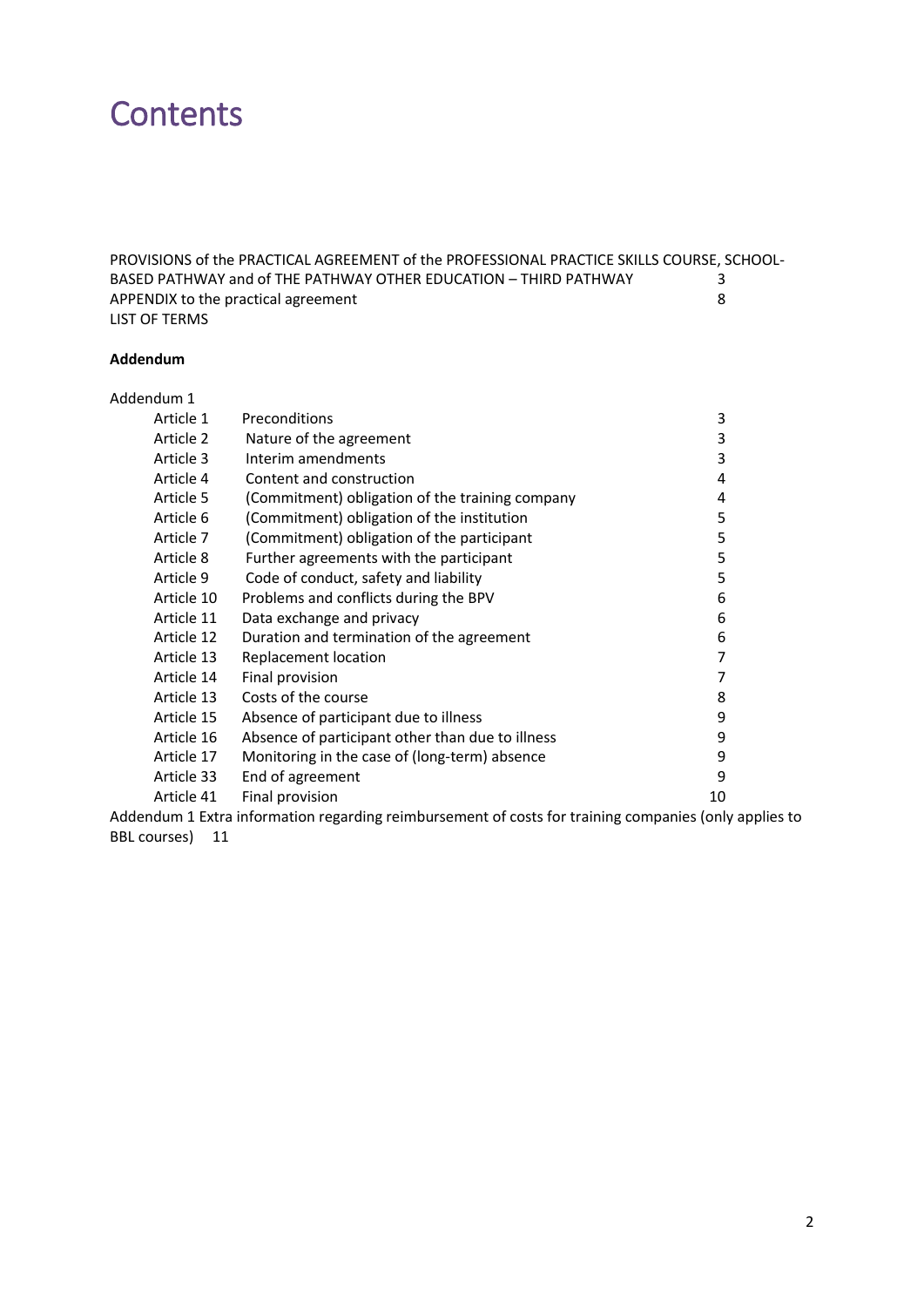### <span id="page-2-0"></span>PROVISIONS of the PRACTICAL AGREEMENT of the PROFESSIONAL PRACTICE SKILLS COURSE, SCHOOL-BASED PATHWAY and of THE PATHWAY OTHER EDUCATION – THIRD PATHWAY

For students who register from August 1997 at an educational institution for Intermediate Vocational Education (*Middelbaar Beroepsonderwijs, MBO*), the Act on education and vocational training (*Wet Educatie en Beroepsonderwijs (*WEB)) is in force. In this act it is determined for instance that for every participant in work-based learning (*beroepspraktijkvorming,* BPV), a practical agreement must be drawn up. In this agreement, a number of matters regarding the work-based learning are organized. The agreement must be signed by the participant (and for a minor his/her legal representative, except if it has been otherwise agreed in the education agreement), the organization offering the work-based learning and the educational institution.

The practical agreement as referred to in article 7.2.8 of the WEB describes the rights and obligations of the parties involved and consists of a signed part (= the BPV front page), the provisions of the practical agreement (including an appendix to the agreement with the articles from the education agreement relevant for the BPV and two appendices to the agreement). The specific matters for the participant and the organization offering the work-based learning have been mentioned in the signed part; the more general matters are mentioned in the Provisions of the practical agreement.

#### <span id="page-2-1"></span>**Article 1 Preconditions**

- 1.1 The participants' council of Aeres MBO has agreed with the model practical agreement of Aeres MBO and the accompanying provisions.
- 1.2 This agreement is entered into between the participant, the institution and the organization offering the work-based learning (the training company), in this agreement also referred to as 'parties' and is managed by the institution.
- 1.3 The participant has registered with the educational institution on the basis of an education agreement.
- 1.4 Only Dutch law applies to the practical agreement.
- 1.5 On the date of signing of the practical agreement, the company or organization that provides the BPV, the training company, has a favourable assessment from the Cooperation organisation for Dutch vocational education organizations (*Samenwerkingsorganisatie Beroepsonderwijs Bedrijfsleven,* SBB) for the qualification for which the participant has registered, as referred to in article 7.2.10 of the WEB.

#### <span id="page-2-2"></span>**Article 2 Nature of the agreement**

- 2.1 Along with the BPV front page, the provisions form the practical agreement as referred to in article 7.2.8 of the WEB.
- 2.2 This agreement contains the general rights and obligations of parties. Agreements which are specifically about the BPV to be followed by the participant are mentioned on the BPV front page. The BPV front page is an intrinsic part of this agreement. Everywhere in this agreement where 'BPV' is mentioned, the BPV as mentioned in the BPV front page is being referred to.

#### <span id="page-2-3"></span>**Article 3 Interim amendments**

- 3.1 During the BPV period, the practical agreement, and more specifically the BPV details as included on the BPV front page, can be amended or supplemented with written or verbal permission from parties.
- 3.2 If the amendments to the BPV details result from an amendment to the education route of the participant, this must be preceded by a request from the participant for an amendment to the education route and an amendment to the education agreement.
- 3.3 The BPV details regarding the education within the framework of the BPV can only be amended at the request of the participant. This request can be preceded by a consultation, or an advice from the institution or the training company.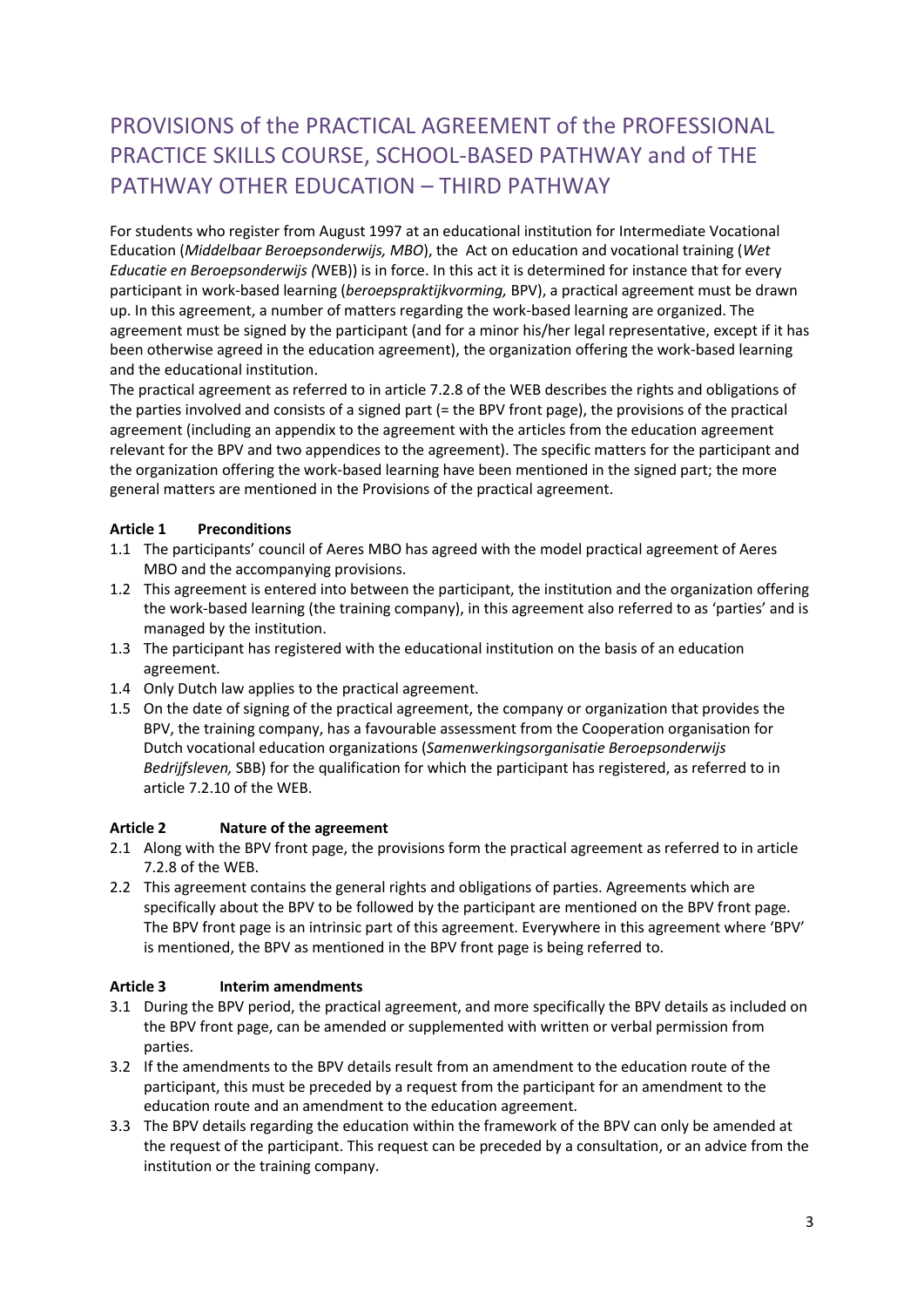- 3.4 The BPV details concerning the start date and planned end date, duration and size of the BPV can be amended at the request of the training company. Such a request will only be honoured by the institution after consultation with and agreement from the participant.
- 3.5 In the case of an interim amendment to the BPV details, for the duration of the BPV the BPV will be replaced by a new BPV front page.
- 3.6 The institution will send the new BPV front page in writing (on paper or digitally) to the participant as soon as possible (and in the case of a minor also to his/her parent(s) or legal representative(s), except if it has been agreed in the education agreement that the parents/legal representatives agree with the fact that they will not co-sign the practical agreement) and to the training company.
- 3.7 The participant (and possibly the parent(s) or legal representative(s), see 3.6) and the training company will be given the opportunity, within 10 days of sending the new BPV front page, to communicate in writing or verbally to the institution that the content of the new BPV front page is not correct.
- 3.8 If the participant (or possibly the parent(s) or legal representative(s), see 3.6) or the training company indicates that the amended BPV details are not correctly mentioned (in accordance with the request, or the agreement of the party not making the request), the institution will proceed with a correction of the BPV details in question.
- 3.9 If the participant (or possibly the parent(s) or legal representative(s), see 3.6) or the training company makes an objection known that is focused on the fact that the BPV details have been amended without being founded on a request or agreement, the institution will proceed with deleting the new BPV front page. In this case, the participant will continue to follow the BPV in the company as mentioned on the original BPV front sheet, until agreement from both parties is still obtained.
- 3.10 If the participant (or possibly the parent(s) or legal representative(s), see 3.6) and/or the training company do not react within the term of 10 working days (see article 3.7), the new BPV front page will replace the previous BPV front page and will therefore become part of the practical agreement.

#### <span id="page-3-0"></span>**Article 4 Content and construction**

- 4.1 BPV forms part of every vocational training as referred to in the WEB. The BPV takes place at a training company recognized by SBB on the basis of a practical agreement. In the practical agreement, agreements are recorded about the BPV so that the participant is given the opportunity to gain the required knowledge and skills for the qualification and/or optional part(s). The activities that are carried out by the participant within the framework of the practical agreement have a learning function.
- 4.2 The starting points for the BPV are the education and training objectives applicable for the course as described in the Teaching and Examination Regulation (*onderwijs- en examenregeling*, OER) of the course. An intrinsic plan for the BPV forms the foundation of the BPV which is included in the OER or in which the OER is referred to. Here, it becomes clear for the participant and the training company what part of the qualification must be given content to during the BPV. The OER is available at the location and via the website of Aeres MBO.
- 4.3 Optional parts form part of the courses on the basis of the revised qualification structure. Following optional parts and completing them with an exam are an obligatory part of the course. At the start of or during the course the participant chooses optional parts. This is recorded in the education agreement. The student can choose an optional part that is interpreted (partly) in the professional practice. If one or more optional parts are part of the BPV, this will be recorded on the BPV front page.

#### <span id="page-3-1"></span>**Article 5 (Commitment) obligation of the training company**

- 5.1 The training company enables the participant to obtain the agreed learning objectives and to thus obtain the BPV. The training company ensures sufficient daily support and training for the participant on the shop floor.
- 5.2 The training company appoints a practical supervisor who is responsible for the support of the participant during the BPV. At the start of the BPV, the participant knows who the practical supervisor is.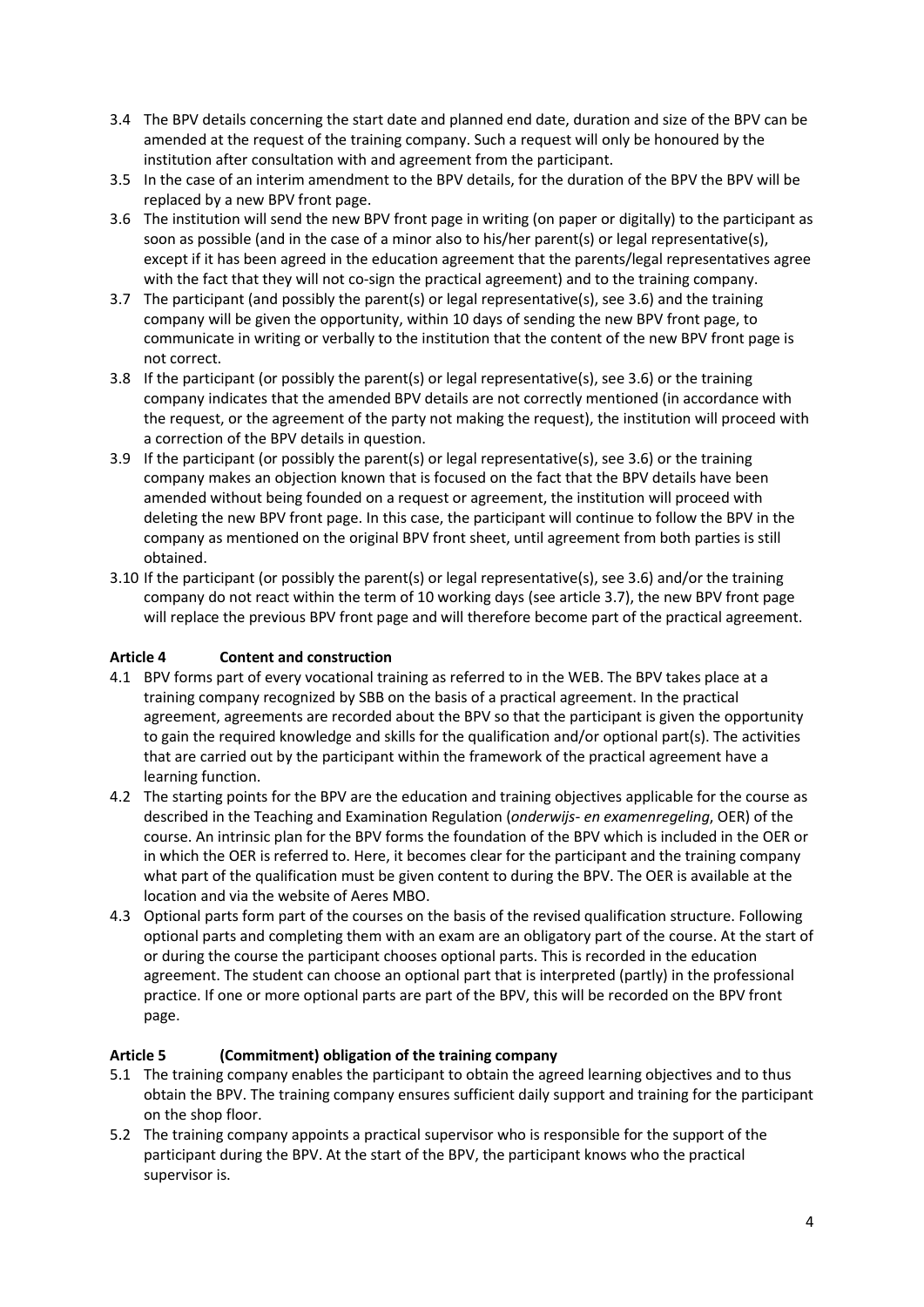- 5.3 The training company states that it is prepared to enable an assessment of the BPV by an official from the institution in the training company.
- 5.4 During the BPV period, the participant is given the opportunity by the training company to take part in the education that is offered by the institution according to the applicable timetable as well as to take part in tests and exams.

#### <span id="page-4-0"></span>**Article 6 (Commitment) obligation of the institution**

- 6.1 The institution ensures sufficient support by the BPV supervisor of the institution. The participant knows at the start of the BPV who his/her supervisor is.
- 6.2 The BPV supervisor from the institution follows the course of the BPV by maintaining regular contacts with the participant and with the practical supervisor of the training company. And monitors the progress of and the connection of the learning objectives of the participant to the learning opportunities in the company.
- 6.3 The institution makes the timetable known on time so that the participant and the training company can take account of this.
- 6.4 The institution has the final responsibility in the assessment whether the participant has obtained those parts of the qualification which were followed in the BPV. The procedure of the assessment and the method of assessment of the BPV are described in the BPV manual.
- 6.5 The institution includes the assessment by the training company about the participant as part of the assessment of the participant.

#### <span id="page-4-1"></span>**Article 7 (Commitment) obligation of the participant**

- 7.1 The participant makes as much effort as possible to successfully complete his/her learning objectives within the agreed term. This is before or at the latest on the planned end date that has been recorded on the BPV front page. In particular, the participant is obliged to actually follow the BPV, and to be present on the days and times agreed with the training company, unless this cannot be expected of him/her due to important reasons.
- 7.2 In case of absence of the BPV, the rules apply to the participant as deployed by the training company as well as the rules which have been agreed in the education agreement between the participant and the institution.

#### <span id="page-4-2"></span>**Article 8 Further agreements with the participant**

- 8.1 If desired, the institution, the participant and the training company can make further individual agreements. For instance about the learning objectives, the support or the assessment of the participant.
- 8.2 These agreements will be recorded in writing in an addendum and therefore form part of the practical agreement.

#### <span id="page-4-3"></span>**Article 9 Code of conduct, safety and liability**

- 9.1 The participant is obliged to observe the rules, regulations and instructions in the interest of order, safety and health, applicable within the company. The training company explains these rules to the participant before the start of the BPV.
- 9.2 The participant is obliged to keep confidential what is entrusted to him/her in confidence or what has come to his/her knowledge as confidential or the confidential character of which he/she must reasonably understand.
- 9.3 The training company takes measures in accordance with the Working Conditions Act that are aimed at the protection of the physical and mental safety of the participant.
- 9.4 The training company is liable for damage which the participant might suffer during or in connection with the BPV, unless the training company shows that it complied with the obligations mentioned in article 7:658 section 1 of the Dutch Civil Code, or damage to a considerable extent is the result of intent or conscious recklessness by the participant.
- 9.5 The training company is liable for the damage which the participant, in the execution of his/her activities during or in connection with the BPV, causes to the (properties of the) training company or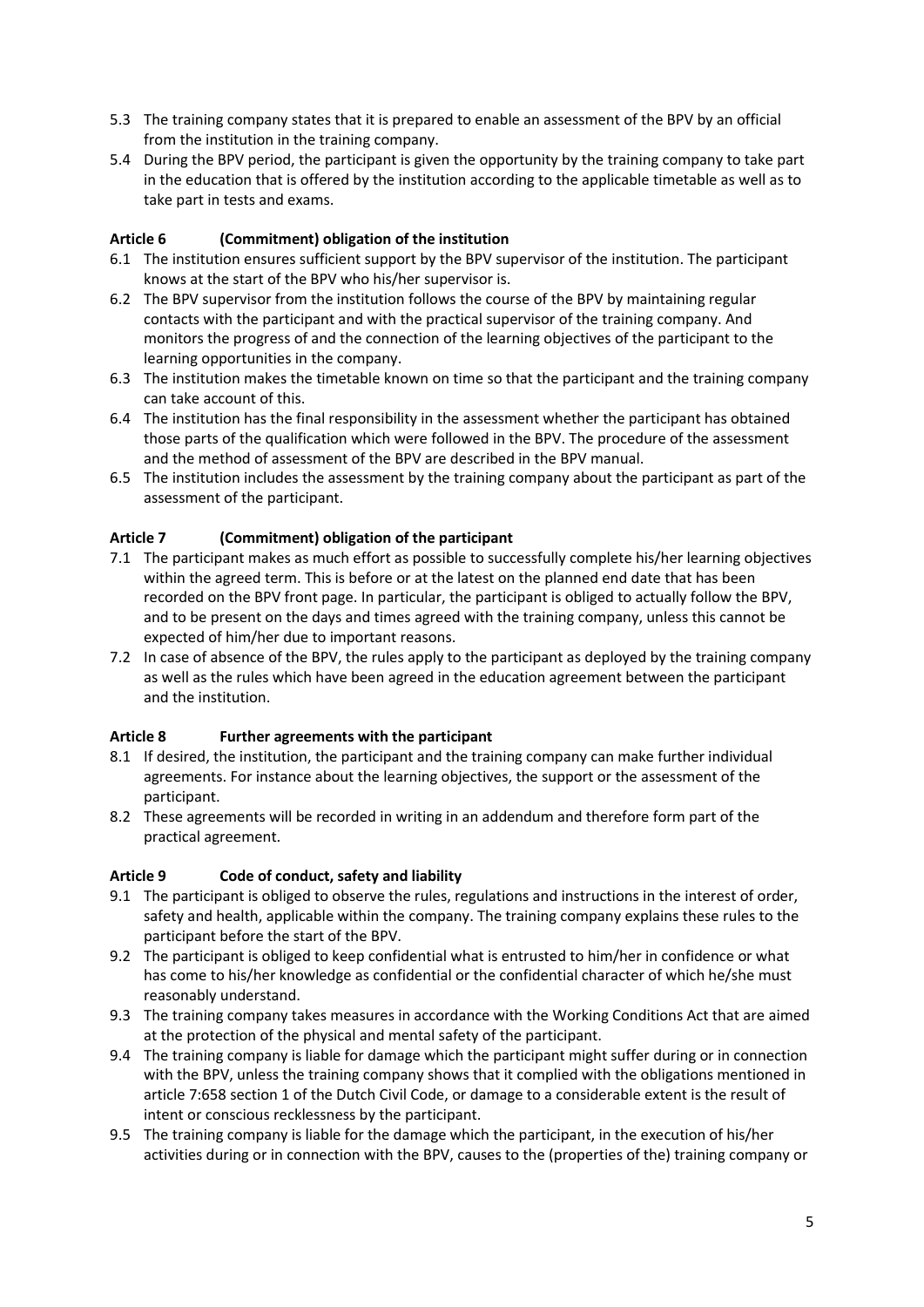to (the properties of) third parties, unless there is a question of intent or conscious recklessness by the participant.

- 9.6 The institution is indemnified against damage which has occurred to the participant, the training company or third parties in the execution of the BPV.
- 9.7 The liability of the institution is limited in all cases to the conditions and the cover based on this in the insurance taken out by the institution. This means that that liability is limited to the amount to be paid by the insurance company of the institution.

#### <span id="page-5-0"></span>**Article 10 Problems and conflicts during the BPV**

- 10.1 In the case of problems or conflicts during the BPV, the participant contacts in the first instance the practical supervisor of the training company and/or the BPV supervisor of the institution. They will try to reach a solution together with the participant.
- 10.2 If the participant finds that the problem or conflict has not been solved to his/her satisfaction and the cause of the problem or conflict is that the training company is not observing or insufficiently observing the agreements in this agreement, in consultation with the BPV supervisor of the institution, the participant can discuss the possibilities.
- 10.3 The participant can submit a complaint via the complaints procedure of the educational institution. The procedure for submitting a complaint can be found on the website of Aeres MBO.
- 10.4 The training company takes measures which are aimed at preventing or combatting forms of sexual intimidation, discrimination, aggression or violence. In the case of sexual intimidation, discrimination, aggression and/or violence, the participant has the right to cease activities immediately without this being a reason for a negative assessment. The participant must report the stoppage immediately to the practical supervisor of the company and the BPV supervisor of the institution. If this is not possible, the participant reports the work stoppage to the confidential counsellor of the training company or of the institution.

#### <span id="page-5-1"></span>**Article 11 Data exchange and privacy**

- 11.1 The participant has the right to inspection of the own participant file and more specifically the BPV data processed by the institution.
- 11.2 When exchanging data about the participant, the institution and the training company take account of the Personal Data Protection Act. This means for instance that they deal carefully with the personal data of the participant and that they are transparent about this towards the participant. In the privacy regulation of the institution it has been recorded what data under what circumstances are provided to the training company and when the permission of the participant is required for this.

#### <span id="page-5-2"></span>**Article 12 Duration and termination of the agreement**

- 12.1 The practical agreement comes into force after the signing of the first BPV front page and is entered into in principle for the duration of the BPV period as mentioned on the BPV front sheet.
- 12.2 The practical agreement terminates by operation of law:

a. At the time that the participant has completed the BPV with a positive assessment or in the case of an optional part if the participant has completed the BPV.

- b. Due to the expiry of the planned end date as mentioned on the BPV front page.
- c. Due to the end of the education agreement between the participant and the institution.
- d. Due to the dissolution or loss of legal personality of the training company or if the training company ceases to execute the profession in the company referred to in the practical agreement.

e. If the recognition of the training company as referred to in article 7.2.10 of the WEB has expired or has been withdrawn.

A termination by operation of law will be confirmed in writing by the institution to the participant and the training company.

- 12.3 The practical agreement can be terminated in mutual consultation between the institution, the participant and the training company, with mutual approval.
- 12.4 The practical agreement can be annulled (extrajudicially):
	- a. By the training company, if despite emphatic (repeated) warning, the participant does not adhere to the code of conduct as referred to in article 9.1 of these provisions.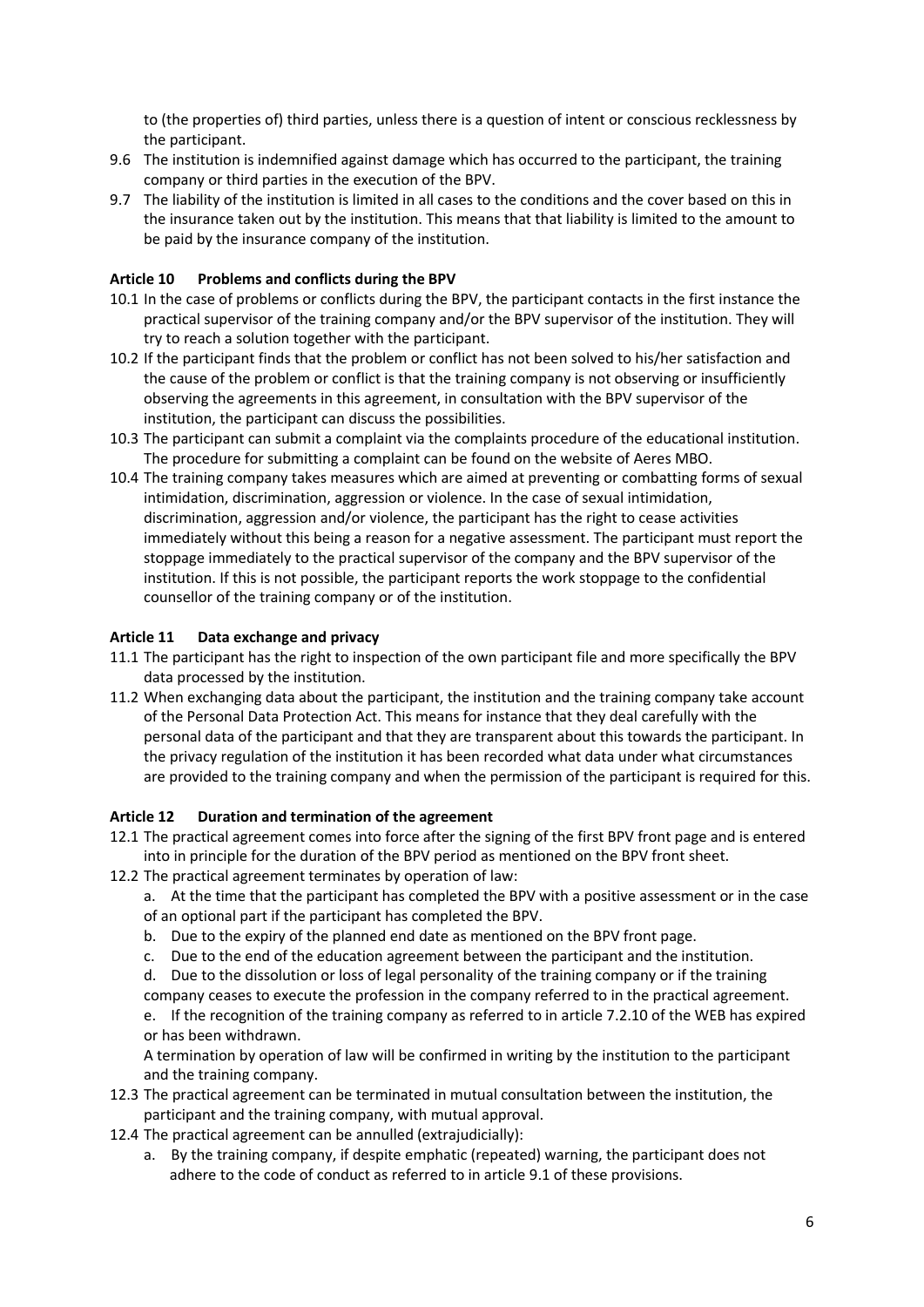- b. By one of the parties if, on the grounds of serious circumstances, it can no longer be reasonably expected of this party to have the practical agreement continue.
- c. By one of the parties if the institution, the participant or the training company does not observe the obligations imposed upon them by law or in the practical agreement.
- d. By the participant or the training company, if the employment relation (if present) between the participant and the training company is terminated. Employment relation refers to, for instance, an employment contract, working while retaining employment benefit, working via a temporary employment agency, working via JWG.
- 12.5 A dissolution by one of the parties on the grounds of article 12.4 takes place in writing to the other parties with a mention of the reason for dissolution.
- 12.6 Prior to a dissolution on the grounds of article 12.4 under c, the party who does not observe party's obligations must be given the opportunity by the other parties to still observe these obligations within a term of two weeks. A written notice of default is not necessary if observance is continually impossible or if the party has already made it known that the party will no longer observe party's obligations and setting a term is superfluous.

#### <span id="page-6-0"></span>**Article 13 Replacement location**

13.1 If the practical agreement is terminated because the training company does not meet its obligations (the location is not or not fully available, the support is insufficient or lacking, the training company no longer has a favourable assessment as referred to in article 7.2.10 of the WEB or there is a question of other circumstances which mean that the BPV can no longer take place properly), after consultation with SBB, the institution facilitates that an adequate replacement provision is made available to the participant as quickly as possible.

#### <span id="page-6-1"></span>**Article 14 Final provision**

- 14.1 In the cases for which the practical agreement does not provide, the institution and the training company will decide after consultation with the participant.
- 14.2 If it concerns matters which affect the responsibility of SBB, SBB will be involved in this consultation.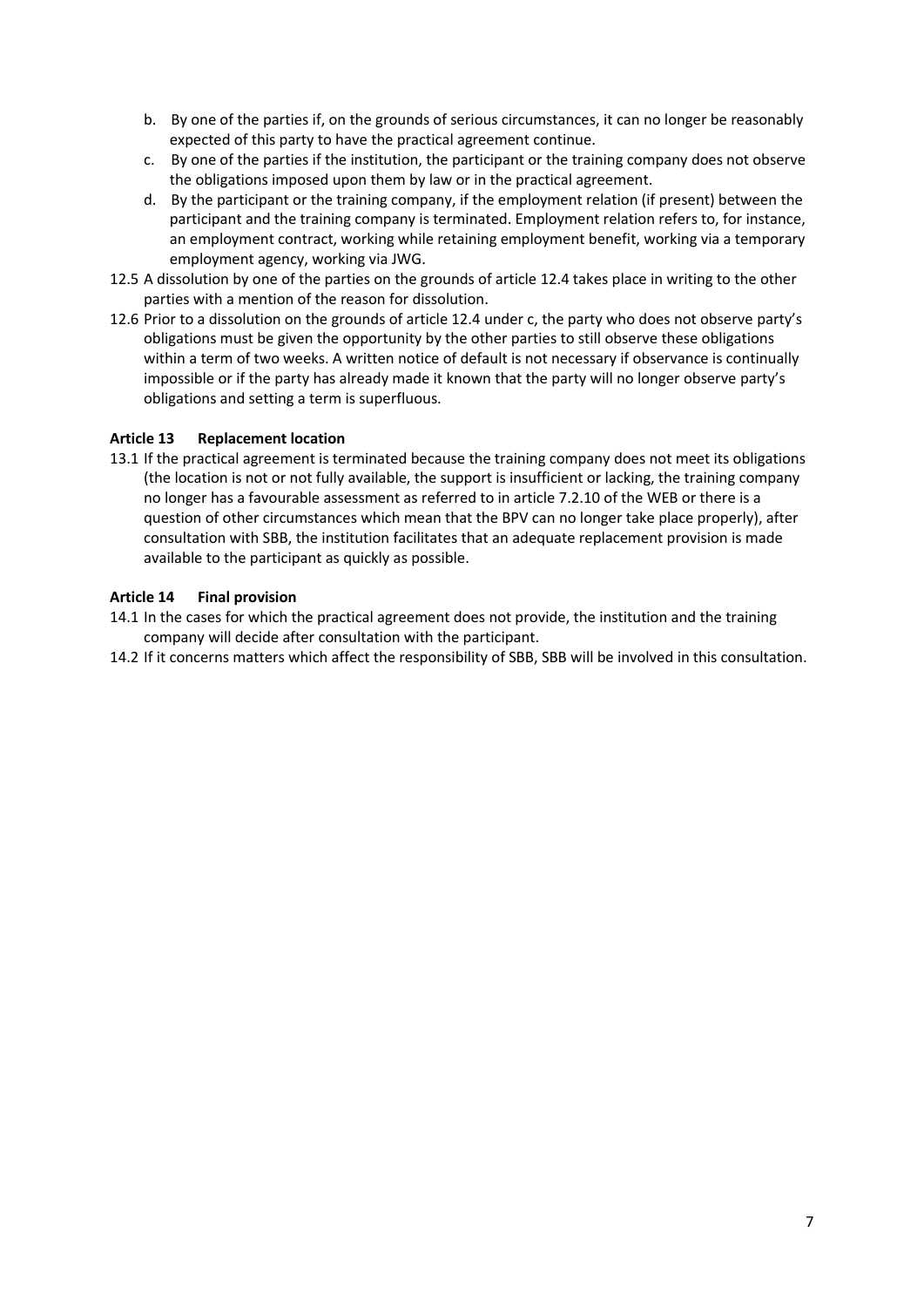### <span id="page-7-0"></span>APPENDIX to the practical agreement

This appendix contains a few articles from the education agreement of the Aeres Group Foundation, part Aeres MBO (*onderwijsovereenkomst van de Stichting Aeres Groep, onderdeel Aeres MBO*), which is referred to in the practical agreement. It concerns articles 13, 15 to 17, 33 and 41 of the education agreement. They are mentioned below:

#### <span id="page-7-1"></span>**Article 13 Costs of the course**

- 1 The statutory tuition fees and/or course fees or the training costs (on the basis of custom-made agreements) for an OVO course are associated with following the course, which are communicated to the participant prior to the start of the course. These costs are for the account of the participant;
- 1 All other costs are voluntary costs. In the case of these voluntary costs, a distinction is made between:
	- a. Costs for items which you as a participant must have but which do not need to be purchased via the school or which remain your possession as a participant after following the course. b. Completely voluntary costs.

Items which fall under teaching materials and consumables which the participant must possess during the lessons or which remain in the possession of the participant are items such as books, calculator, laptop, tools, photocopies, use (hire) of company clothing, (hire of) a laptop and suchlike.

Items which fall under the completely voluntary costs are costs for additional insurance, consumables, use of computers of the school, use of the media library, introduction camp, excursion(s), celebrations, projects, rent/deposit for locker/safe, school pass, travel and accommodation costs PTC+ or IPC. For some educational activities, a voluntary contribution is asked (for instance for an excursion). Participants who do not wish to pay this voluntary contribution can be excluded from participation in this activity. They will be offered a replacement task of comparable quality.

The registration is not made dependent on these other costs. This does not relieve the participants of the obligation of being present for educational activities and having the required teaching materials and materials for the educational activity in question.

The other costs referred to here will be charged via an order form to be signed and submitted by the participant or his/her legal representative or via the objection to be made against cost items on the school invoice which is sent to the participant.

- 2 In the case of premature termination of the course (article 33 section b to section g and section i), the participant is obliged to pay the costs under article 13.1 and, if ordered, under 13.2.
- 3 Upon request by the person owing tuition fees, repayment of the tuition fees for the academic year in question by a twelfth part for each remaining whole month up to 1 August can only take place if the registration was terminated before 1 May of the academic year in connection with:
	- a. Having successfully completed the course. In this case, the actual end date of the course is the diploma date and that is the date on which the decentral exam committee has established the diploma entitlement of the participant;
	- b. the registration for a course as referred to in article 15, first section, of the implementation decision Tuition Course & Fees Act (*uitvoeringsbesluit les- en cursusgeldwet*) 2000 and provided that registration takes place in the academic year in question,
	- c. death or serious illness of the student, or
	- d. special family circumstances to be determined by ministerial decree.
- 4 Repayment of course fees can take place if the registration is terminated due to having successfully completed the course. Upon request by the person owing the course fees, the course fees will be paid back by a tenth part for every remaining month in the academic year in which the student will no longer be registered. The last two months of the academic year do not count.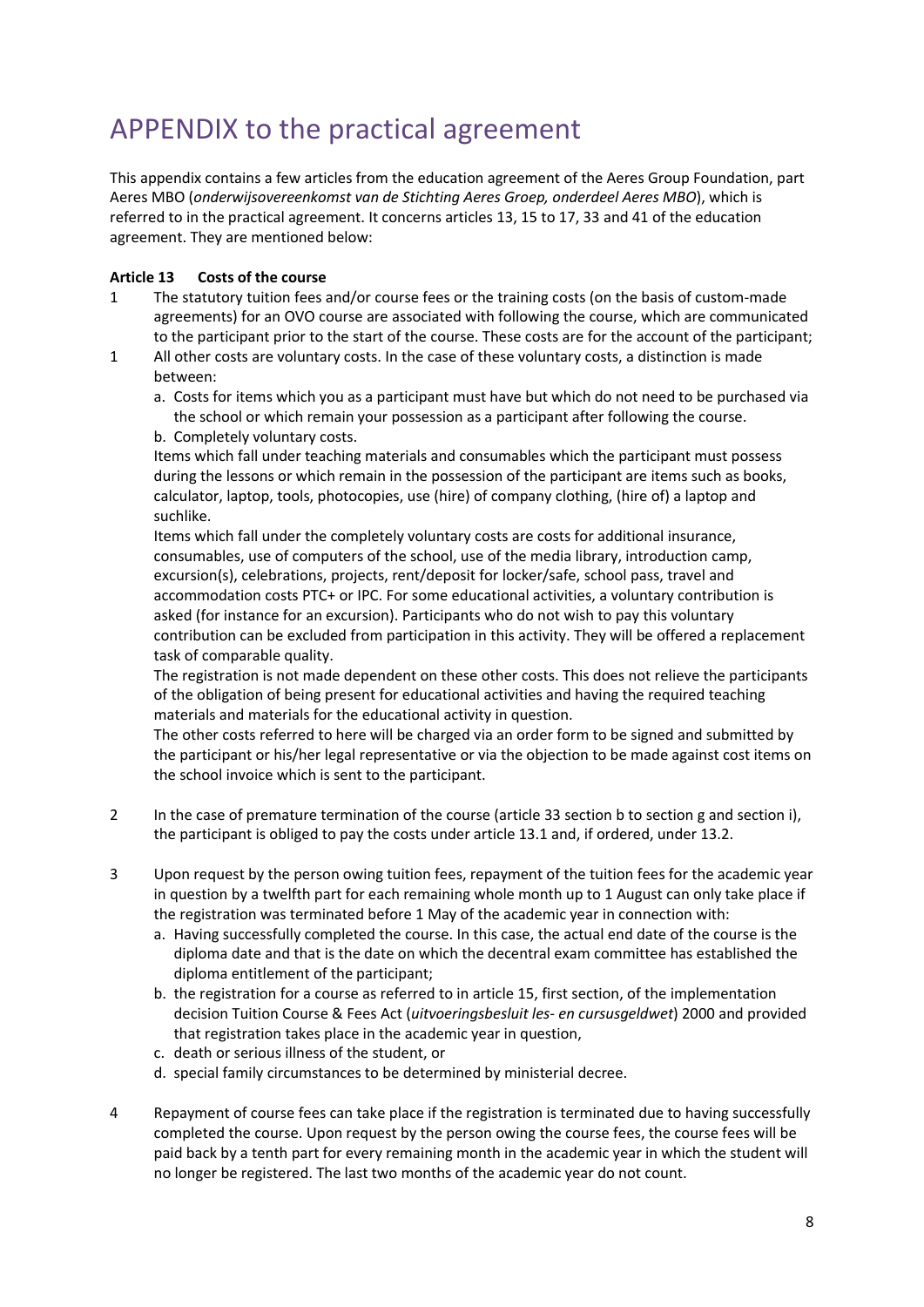Furthermore, upon request by the person owing the course fees, the course fees for the academic year in question will be paid back wholly or partly by a twelfth part for every remaining whole month in that academic year in which the student will no longer be registered, if the registration is terminated:

- a. before the first day on which the lessons start in the academic year,
- b. in connection with the registration at a day school, provided that the registration takes place in the academic year in question,
- c. due to the death or serious illness of the student, to be assessed by the competent authority, or
- d. due to special family circumstances to be determined by ministerial decree.
- 5 Repayment of training costs (OVO) does not take place.

#### <span id="page-8-0"></span>**Article 15 Absence of participant due to illness**

- 1 If the participant is prevented from following the course activities due to illness, he/she must report this as soon as possible, but at the latest on the day of illness before 9.00 hrs to the institution, to the person appointed for this purpose.
- 2 In the case of repeated reporting sick or long-term illness, the educational institution can demand that the participant presents proof from a doctor, wording that he/she is not able to follow the education due to illness.
- 3 In the case of repeated reporting sick or long-term illness, the educational institution and the participant can agree a catch-up route, on the basis of mutual consultation and a mutual commitment.

#### <span id="page-8-1"></span>**Article 16 Absence of participant other than due to illness**

- 1 If the participant is prevented from taking part in a timetabled course activity other than due to illness, two working days at the latest before the course activity in question, he/she must request the management of the education institution, or a person appointed by it, to grant leave, while stating the reasons.
- 2 The leave will only be granted if the presence of the participant, in view of the reasons stated, cannot be reasonably expected of the participant.
- 3 The participant who is a member of the Central Participants' Council (*Centrale Deelnemersraad*) will be given the opportunity by the organization offering the work-based learning to attend the meetings of the *Centrale Deelnemersraad*. Incidental attending of activities by the *Centrale Deelnemersraad* by the student will be attuned in consultation with the organization offering the work-based learning.

#### <span id="page-8-2"></span>**Article 17 Monitoring in the case of (long-term) absence**

- 1 If the participant falls under the conditions of the Student Grants Act (*Wet op de studiefinanciering*), the institution determines whether the participant has not taken part in the education without a valid reason, for a consecutive period of at least 5 weeks. The institution is obliged to make a note of this and to report this to the Information Management Group (*Informatie Beheer Groep*) in accordance with the conditions mentioned in the WEB, article 8.1.7.
- 2 If the participant, to whom the Compulsory Education Act (*Leerplichtwet*) applies, has been absent without a valid reason for more than 16 hours from lesson or practical activities during a period of four weeks, the institution reports this absence via the digital service desk of the Education Executive Agency (*Dienst Uitvoering Onderwijs, DUO*). The school attendance officer or RMC official will deal further with the report.

#### <span id="page-8-3"></span>**Article 33 End of agreement**

This agreement, and therefore the registration of the participant, ends:

- a. by the expiry of the term to which this agreement applies;
- b. because the participant has completed the course with a diploma or certificate(s) from the educational institution;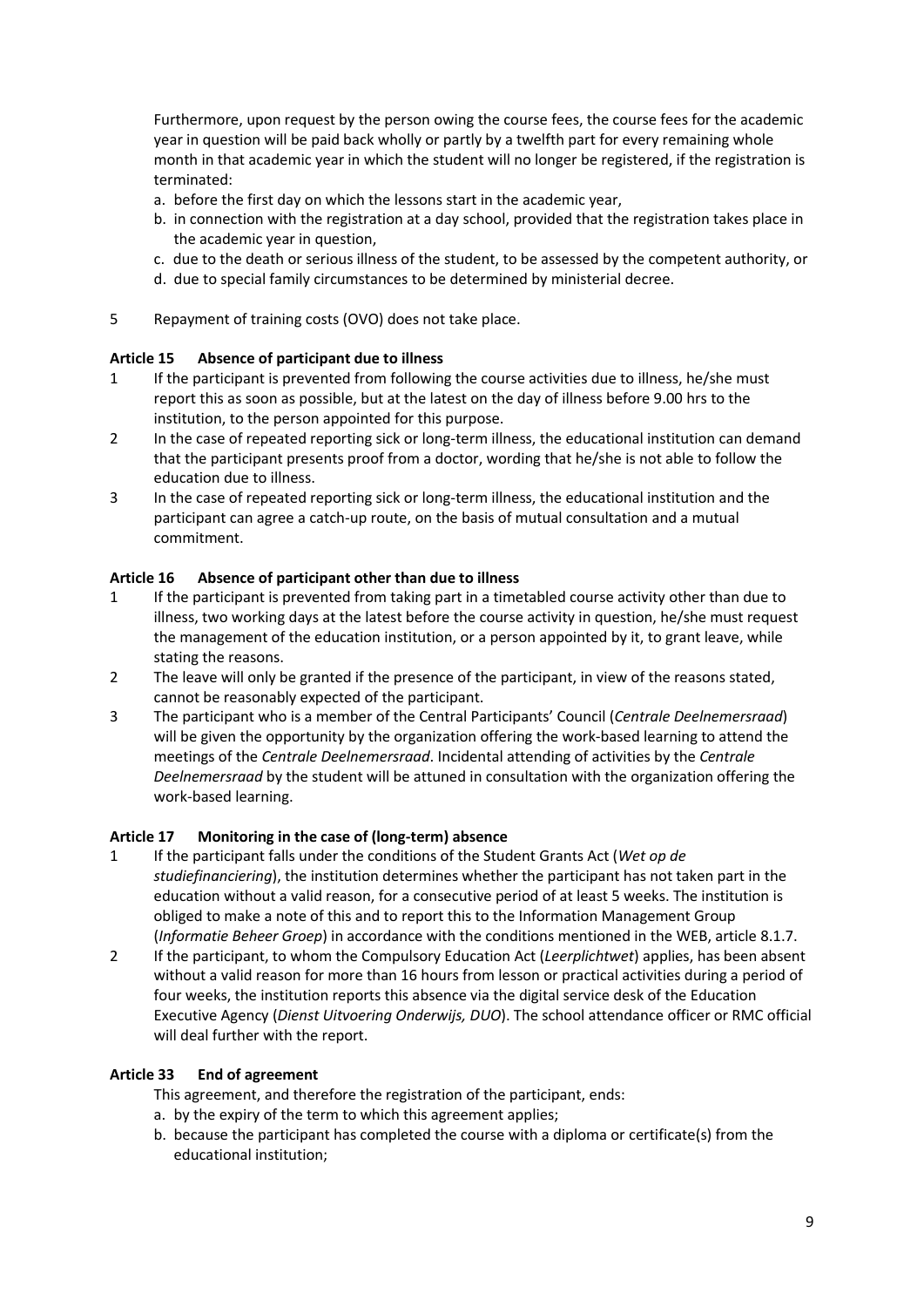- c. if the participant has apparently left the educational institution for good, upon the own initiative, within the term to which this agreement refers, having not responded to a repeated written appeal by the educational institution. The ending of the agreement in this way does not affect the obligation of the participant to pay the costs mentioned in article 13 in full;
- d. by the definitive removal of the participant. The ending of the agreement in this way does not affect the obligation of the participant to pay the costs mentioned in article 13 in full;
- e. with mutual approval by the participant and the educational institution after this has been confirmed in writing by both parties;
- f. due to the death of the participant;
- g. in the case that the provisions in article 14 section 2 apply;
- h. in the case that, due to demonstrable force majeure, the educational institution is no longer able to offer the course.
- i. in the case as referred to in article 8.1.1 section 1a WEB (in connection with not having the Dutch nationality and suchlike), by means of immediate dissolution.
- j. With regard to the Professional Practical Skills Course (BBL), if the practical agreement is not present, completely signed, at the institution before 31 December of the year of registration. The ending of the agreement in this way does not affect the obligation of the participant to pay the costs mentioned in article 13 in full.

#### <span id="page-9-0"></span>**Article 41 Final provision**

- 1 In the cases which this agreement does not provide for, the educational institution decides, after consultation with the participant.
- 2 Disputes arising from this agreement are presented to the competent court.
- 3 Only Dutch law applies to this agreement.

### **List of terms from the agreement**

In the educational agreement, the following terms have the following meanings:

| BBL:                           | Professional Practical Skills Course;                                     |  |
|--------------------------------|---------------------------------------------------------------------------|--|
| BOL:                           | School-based pathway;                                                     |  |
| <b>Board of Governors:</b>     | The Board of Governors is in charge of the educational institution, under |  |
|                                | the delegated responsibility of the competent authority;                  |  |
| Appeals Board:                 | The board that assesses an appeal made by the participant;                |  |
| Participant:                   | Every student who is registered with the institution;                     |  |
| Lecturers:                     | Staff members with an educational task;                                   |  |
| Inspector:                     | The education inspector;                                                  |  |
| Location management:           | The location manager and his deputy;                                      |  |
| Location rules:                | Composition of rules about the rights and obligations of the persons and  |  |
|                                | bodies which form part of the school community;                           |  |
| Minor participant:             | The participant who has not reached the age of 18 at the time of signing  |  |
|                                | the education agreement;                                                  |  |
| <b>Educational institution</b> | The Aeres Foundation, part Aeres MBO;                                     |  |
| Parents:                       | The parents, guardians and carers of the participants;                    |  |
| OVO:                           | Pathway Other Education - Third Pathway;                                  |  |
| Staff members:                 | The staff connected with the institution;                                 |  |
| Secondary cover:               | There is a question of an insurance with secondary cover if, in the case  |  |
|                                | of a damage, a liability policy is first addressed on which the primary   |  |
|                                | cover was organized. The insurance that was taken out for the primary     |  |
|                                | cover always precedes.                                                    |  |
| SBB:                           | Cooperation organisation for Dutch vocational education organizations     |  |
| WEB:                           | Act on education and vocational training.                                 |  |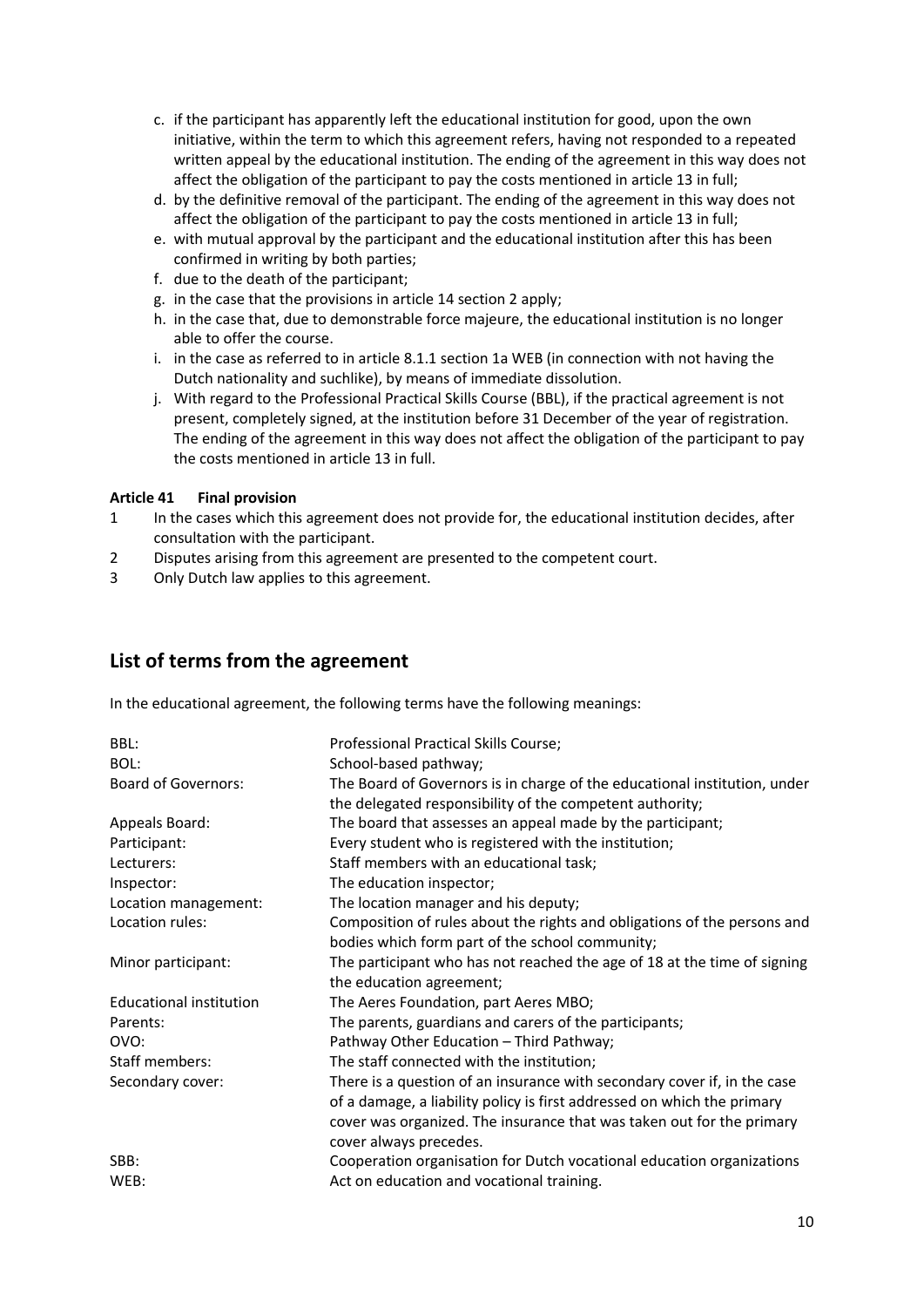## <span id="page-10-0"></span>Addendum 1 Extra information regarding reimbursement of costs for training companies

### (only applies to BBL courses)

On 1 January 2014, the Practical Education Subsidy Regulation (*Subsidieregeling praktijkleren*) came into force. The new regulation applies as a replacement for the Law on the reduction of income tax and national insurance contributions (*Wet vermindering afdracht loonbelasting en premie voor de volksverzekeringen (WVA)*) for the education part.

The *Subsidieregeling praktijkleren* has the objective of encouraging employers to offer practical training places and work training places. The subsidy is a reimbursement for an employer for the costs that it makes for the support of a pupil, participant or student.

Companies can apply for subsidy. In the subsidy regulation, employer refers to: the company or organization that provides the practical part of the course for the participant.

Companies, including training companies, that are a recognized training company and that, from 1 January 2014, offer a practical training place or a work training place to students and participants in various educational sectors can apply for subsidy.

The company receives subsidy in relation to the period in which it has provided support. In this way, someone can start with an employer at any time during the academic year.

If a participant stops, the employer will also receive a proportional reimbursement for the costs that it made for the support. The employer therefore does not need to give a full year of support in order to able to apply for subsidy.

In order to be eligible for subsidy, the company and/or the course must meet the following conditions:

- The company is a recognized training company (pre-vocational (*vmbo*)/senior secondary vocational (*mbo*).
- Training companies that are also a recognized training company in the technology sector can, in 2014, also submit a one-off divisional application over the first 13 weeks of 2014.
- The company works on the basis of a valid BBL practical agreement.
- The professional training of the pupil/student/participant falls under the defined sectors that have been indicated under this subsidy regulation.
- The professional training is aimed at a diploma and has been included in the Crebo at DUO.
- The professional training meets the quality standards that the education legislation in question prescribes.

Information about the *subsidieregeling praktijkleren* can be found via the link below: <http://www.rvo.nl/subsidies-regelingen/subsidieregeling-praktijkleren>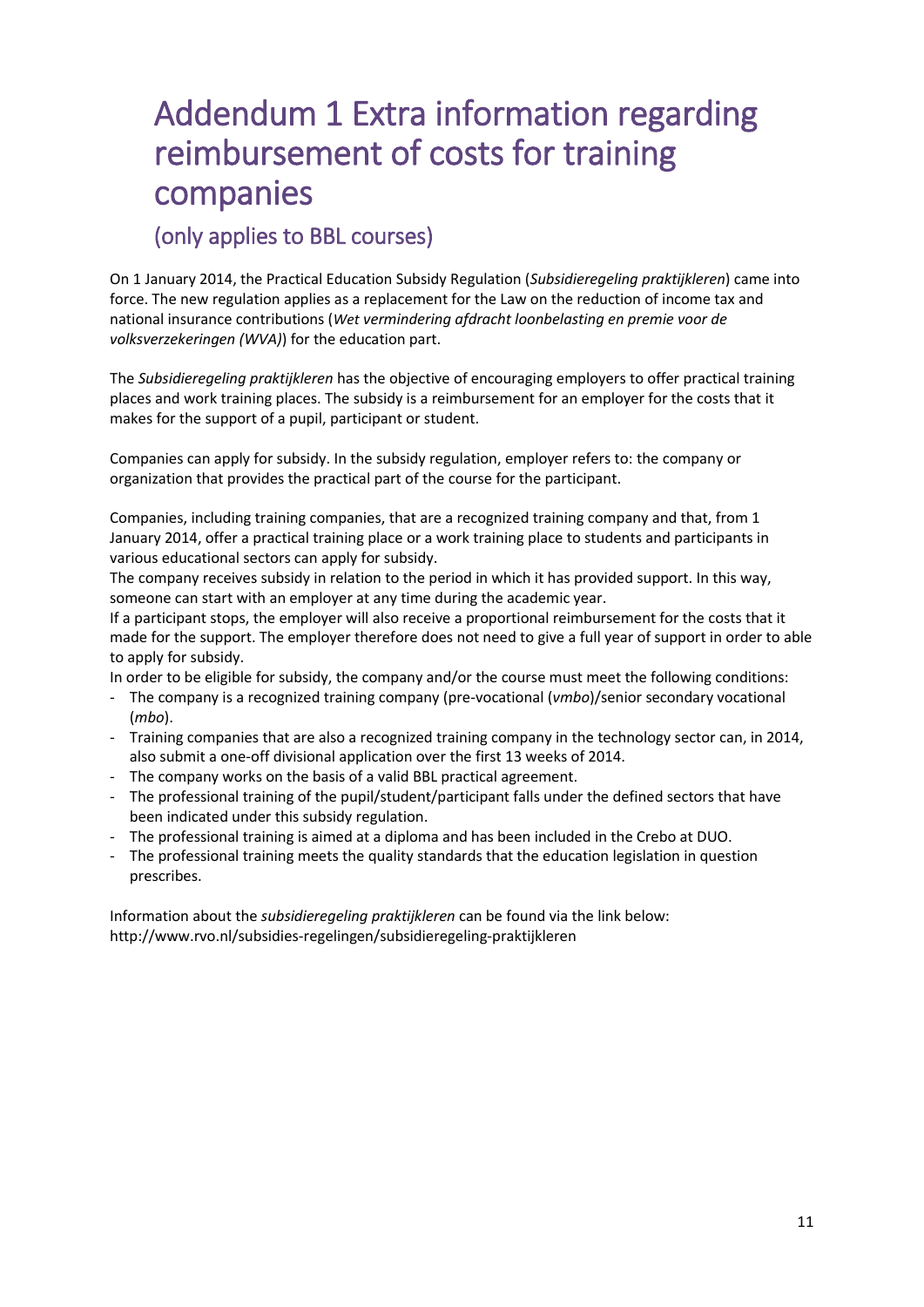# Addendum 2 Information on insurances during work placement/BPV

For its pupils and students, the Aeres Groep has taken out a collective insurance, a liability insurance and a work placement insurance. These insurances together form the cover for damage that pupils/students suffer and/or cause during the time that they are under the supervision of the school and its staff. The insurances mentioned below are described in the document 'Information on work placement insurances, Aeres Group' ('*Informatie over stageverzekeringen, Aeres Groep*'), the most recent version of which can be found under the following link <https://www.aeresmbo.nl/over-aeres-mbo/regelingen-en-statuten> . Look on this page under the heading safety/insurances (*veiligheid/verzekeringen*). These amounts mentioned in this addendum can change in the course of the academic year.

#### **Collective accident insurance**

It concerns a secondary insurance which applies for the following situations:

- 4 Accidents while coming and going to school, including the stay there,
- 5 Excursions organized by the school under supervision of educational staff,
- 6 Work placement in the Netherlands and/or abroad,
- 7 Travel to and stay abroad of the teacher who visits a pupil/student during his/her work placement.

Accident insurances never pay out for the damage actually suffered, but an amount on the basis of the Glidertax included in the policy conditions. The Glidertax mentions exactly what percentage of the insured sum is paid out for what injury. The payment has no relation whatsoever to the damage actually suffered.

#### **Liability insurance for the purpose of the Aeres Group**

The school has taken out a liability insurance (damage to third parties) for students which is in force during school hours and school activities (under which work placements also fall for pre-vocational (*VMBO*) students, BOL students and full-time students).

#### **Explanation:**

The liability insurance provides schools with a compensation for damage caused to third parties within Europe.

#### **The work placement insurance (liability cover during a work placement in the Netherlands)**

With the work placement insurance, the school has secondary insurance against damage which a work placement student causes to the work placement provider. If a work placement student causes damage to the work placement location, the damage must be claimed on the insurances of the work placement provider. The law states that a work placement student is seen as an employee. The employer is then responsible for the student's actions. The work placement provider must insure itself against the financial risk of legal liability for damage by the provider or its employees/work placement students.

It can occur that certain matters are not insured by the employer. It is then possible to claim (secondary) for this damage to the employer caused by the participant/work placement student from the liability insurance of the Aeres Group. With the work placement insurance, the school has secondary insurance for damage that a work placement student causes to the work placement provider during the work placement.

**Note**: damage to or with motor vehicles (also at the work placement address!) is excluded from the cover. In those cases, the insurance that was especially taken out for that motor vehicle (the third party insurance) must therefore be engaged. An exception apples for work placements within the framework of the course Motor Vehicle Mechanics (*motorvoertuigentechniek*) and agricultural and horticultural work placements. In this case, damage to, by or with motor vehicles is insured, but only and exclusively when